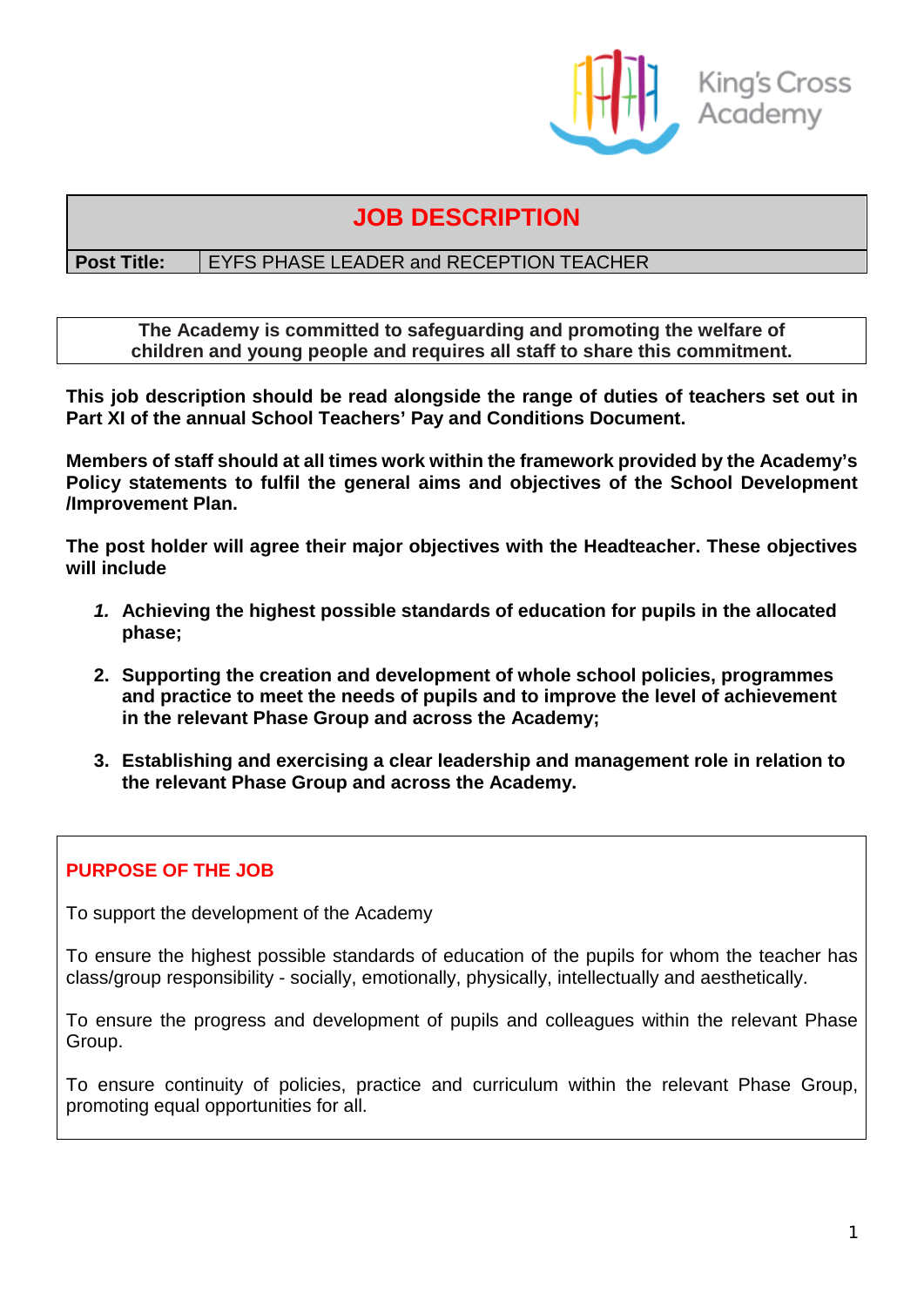The Phase Leader is responsible to the Headteacher.

# **LIAISON AND CO-OPERATION**

The Phase Leader will work in liaison, contact and co-operation with:

- other members of staff, including those from Frank Barnes School for Deaf Children;
- professionals from support and advisory services;
- − organisations and networks in King's Cross, Camden and the wider community relevant to

the Phase Group and subject area if applicable;

parents, governors and the local community.

# **POLICY AND LEGAL FRAMEWORK**

The Phase Leader will normally work within the framework of:

- national legislation, including Education Acts from 1944 to 1993, the SEN Code of Practice and the School Teachers' Pay and Conditions Act 1991;
- Academy policies and guidelines on the curriculum and school organisation;
- − Policies and guidelines relating to race and gender equality.

# **TASKS AND DUTIES**

#### **1.** *Planning*

To monitor, plan and prepare courses, schemes of work and individual lessons, appropriate to the needs, interests, experience and existing knowledge of the pupils in the class.

To ensure effective planning across the Phase Group.

# **2.** *Setting and supervising learning activities*

To teach a class, or classes, sets, groups or individual pupils, and to plan learning activities and projects to be undertaken both at the Academy and elsewhere, having regard for the requirements of the national curriculum and the Academy's agreed approach to learning.

To ensure all colleagues in the Phase Group devise such learning activities.

#### **3.** *Marking and Recording*

To implement assessment for learning approaches as set out in the Academy's Assessment Policy. To mark and assess pupils' work, and to record their development, progress and attainment, both at school and elsewhere having regard to the requirements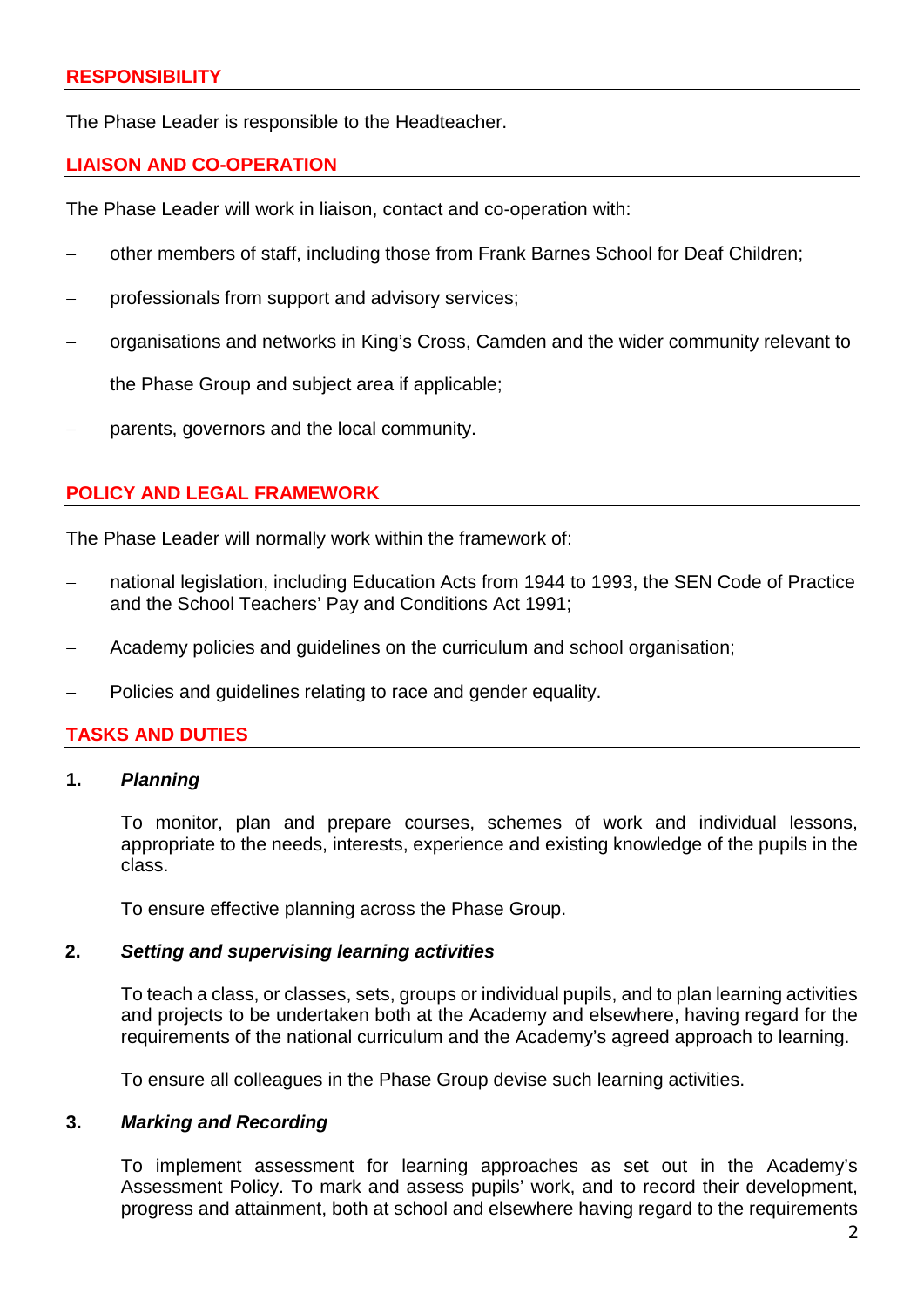of the national curriculum or Foundation Stage and to inform future planning and ensure differentiation.

To ensure the Phase Group implements effective assessment practice.

# **4.** *Discipline and Relationships*

To maintain good order, discipline and respect for others among pupils; to promote understanding of the Academy's rules and values; to safeguard health and safety; and to develop relationships with and between pupils conducive to optimum learning.

To ensure the Phase Group implements effective behaviour management.

# **5. C***ommunication with parents*

To build and maintain co-operative relationships with parents, and to communicate with them on pupils' learning and progress, drawing attention to special skills and talents as well as to problems or difficulties.

To ensure that all colleagues in the Phase communicate effectively with parents, including through the use of the Academy online platforms.

To plan and deliver workshops for parents on supporting their children's learning at home.

# **6.** *Displays and environment*

To create an attractive and stimulating learning environment, and to contribute to ideas for displays in the Academy as a whole.

To ensure all colleagues in the Phase Group employ effective display and organisation of the learning environment.

# **7. O***verall policy and review*

To contribute to whole-school reviews of policy and aims and in the revision of formulation of guidelines as required.

# **8.** *Reports*

To provide or contribute to oral and written assessments, reports and references, both at the Academy and elsewhere, relating to the development and learning of individual pupils and groups of pupils, having regard to the requirements of the national curriculum.

To ensure that all colleagues in the Phase Group are reporting effectively.

# **9.** *Review*

To evaluate and review own teaching methods, materials and schemes of work, and to make changes as appropriate.

To encourage a reflective approach to practice on the part of the Phase Group and a positive, pro-active attitude to professional development.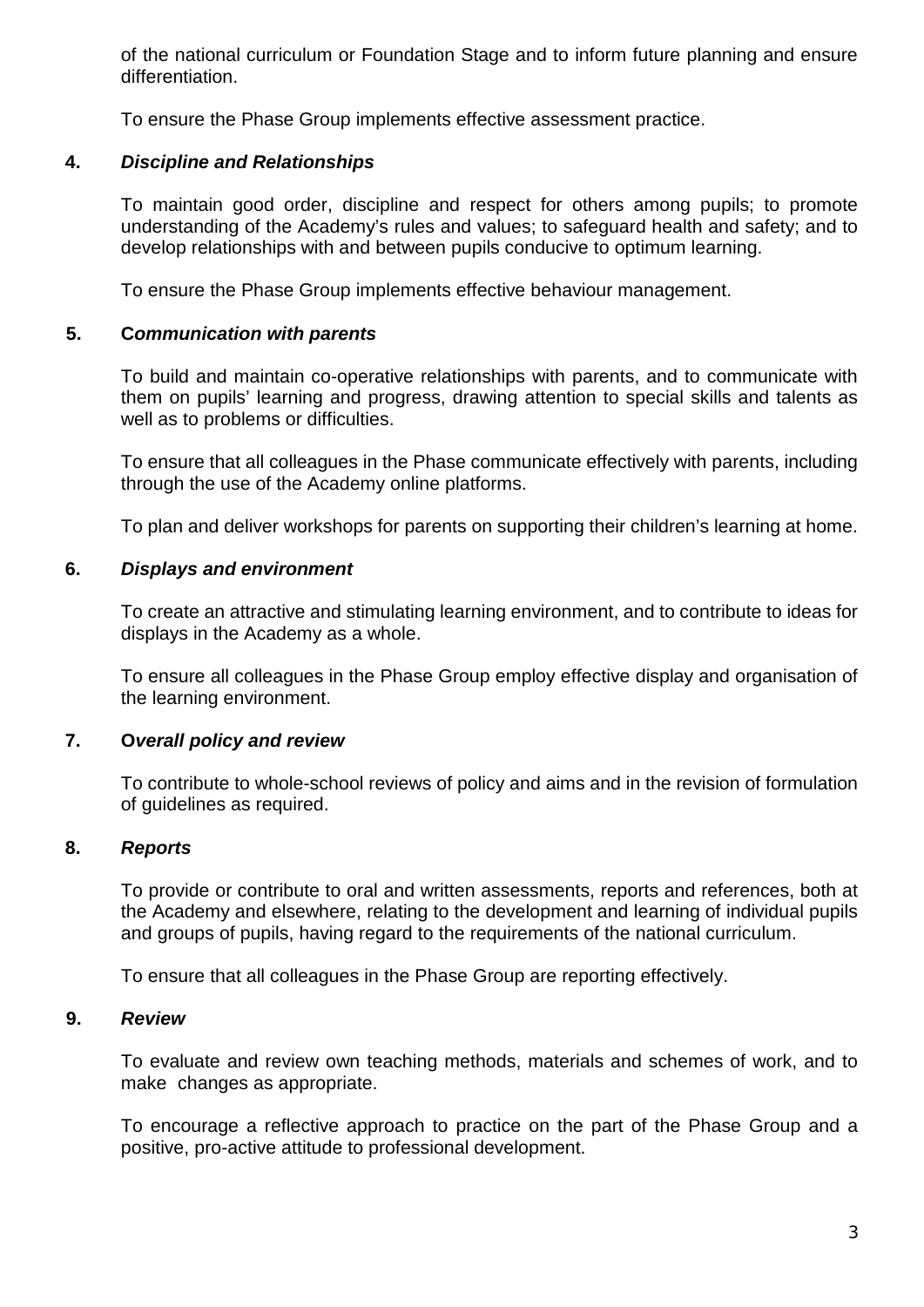### **10.** *Professional*

To be pro-active in identifying development needs and addressing these.

To keep-up-to-date with current educational thinking and practice, both by study and by attendance at courses, workshops and meetings; and to participate in national or local arrangements for appraisal of staff performance.

To share good practice and research findings with the Phase Group.

### **11.** *Cover*

To supervise, and so far as practicable to teach, any pupils whose teacher is absent to a maximum of 38 hours per annum.

#### **12.** *Equality policies*

To help ensure that subject-matter and learning resources reflect Academy policies on race and gender equality, and that the implications of these policies are borne in mind in relation to all tasks and duties.

To encourage practice that promotes equality across the Phase.

#### **13.** *Leadership and Co-operation*

To take responsibility for co-ordinating and leading developments at the Academy in the Phase Group and any other areas of responsibility as applicable and/or in organisational aspects of school life, as directed by the Headteacher (delegated to the Assistant Headteacher in future years).

#### **14.** *Model of good practice and Guidelines*

To model effective practice for colleagues within the phase both in class and through coteaching, lesson study etc.

#### **15.** *Resources and equipment*

To advise the Headteacher on the requisition or purchase of books and other learning materials, and of relevant equipment, and on the allocation of these resources within the Phase Group or the whole Academy where applicable.

To manage day-to-day deployment of staff within the Phase Group, within constraints outlined by the Headteacher and SENDCO.

#### **16.** *Induction of new colleagues*

To acquaint new members of staff and supply teachers with the Academy's approach to learning, policies and guidelines, and to assist them in practical implementation.

#### **17.** *Inservice provision for colleagues*

To lead inservice workshops, meetings, sessions and activities for other members of staff as required.

#### **18.** *Monitoring*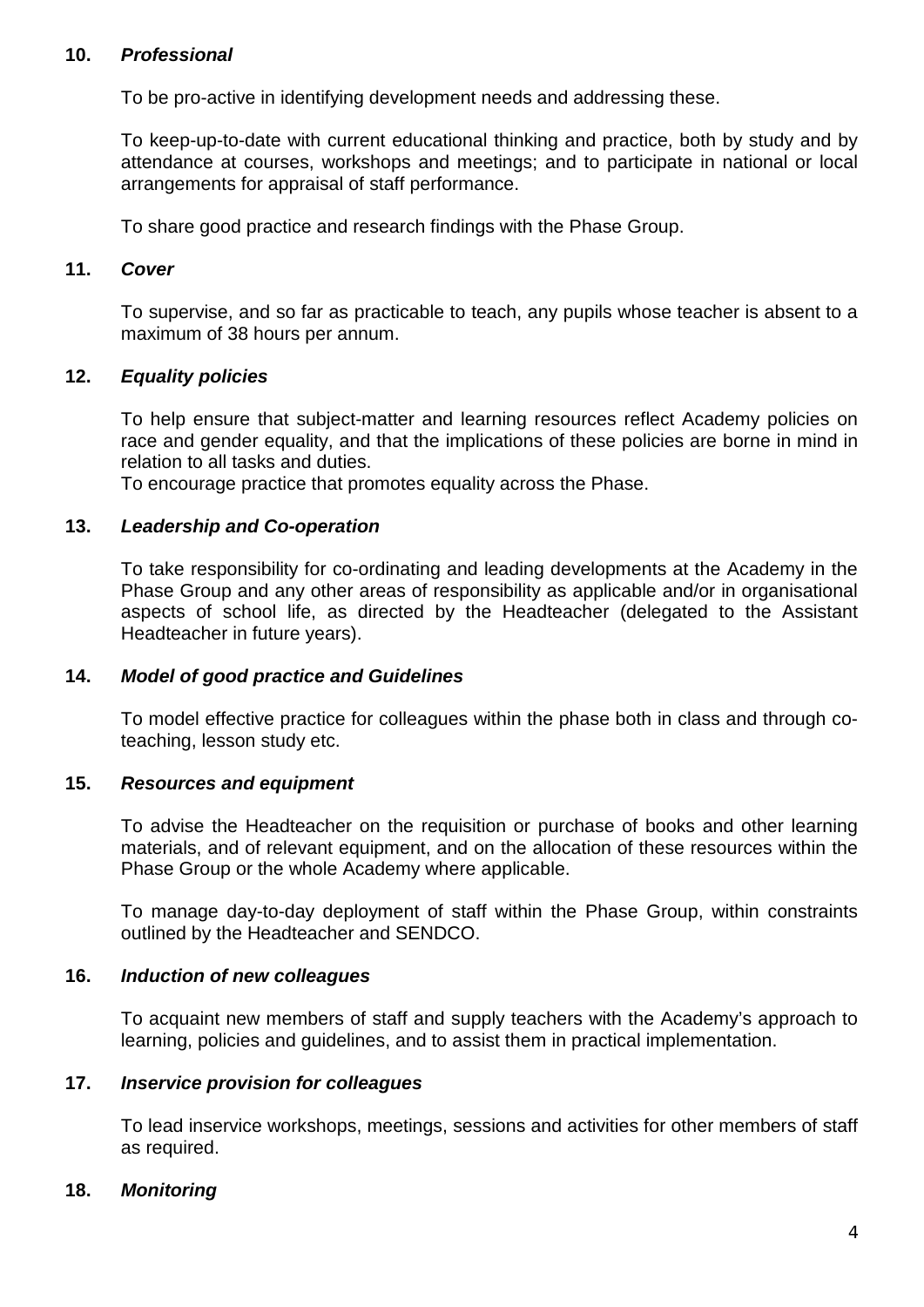To call in children's books or folders as required, and to evaluate and feed back on appropriateness of the content, progression and continuity between classes, consistency in marking and responding, and standards of presentation and learning.

To lead the Academy's development monitoring programme.

# **19.** *Cross Curricular Links*

To work with other curriculum leaders to ensure that the area of responsibility is taught directly, and also implicitly and indirectly, whenever appropriate, across the whole curriculum of the Academy.

#### **20.** *Year group/phase*

To work with other curriculum leaders to ensure that there is continuity across year group and phase.

#### **21.** *Own development*

To keep abreast of new thinking and practice, by attending courses and inservice sessions, and by reading books, articles newsletters, documents, etc.

#### **22.** *Transfers and liaison*

To give information to, and to collect and disseminate information from, schools to which pupils transfer at 11+; and, whenever appropriate, to promote and improve liaison and continuity between key stages.

# **23.** *Upper Pay Rage Accountability*

Contribute significantly, where appropriate, to implementing workplace policies and practice and to promoting collective responsibility for their implementation.

Have an extensive knowledge and understanding of how to use and adapt a range of teaching, learning and behaviour management strategies, including how to personalise learning to provide opportunities for all learners to achieve their potential.

Have an extensive knowledge and well-informed understanding of the assessment requirement and arrangements for the subjects/curriculum areas you teach, including those related to public examinations and qualifications.

Have up-to-date knowledge and understanding of the different types of qualifications and specifications and their suitability for meeting learners' needs.

Have a more developed knowledge and understanding of your subjects/curriculum areas and related pedagogy including how learning progresses within them than a Main Pay Range teacher.

Have sufficient depth of knowledge and experience to be able to give advice to colleagues on the development and well-being of children and young people.

Be flexible, creative and adept at designing learning sequences within lessons and across lessons that are effective and consistently well-matched to learning objectives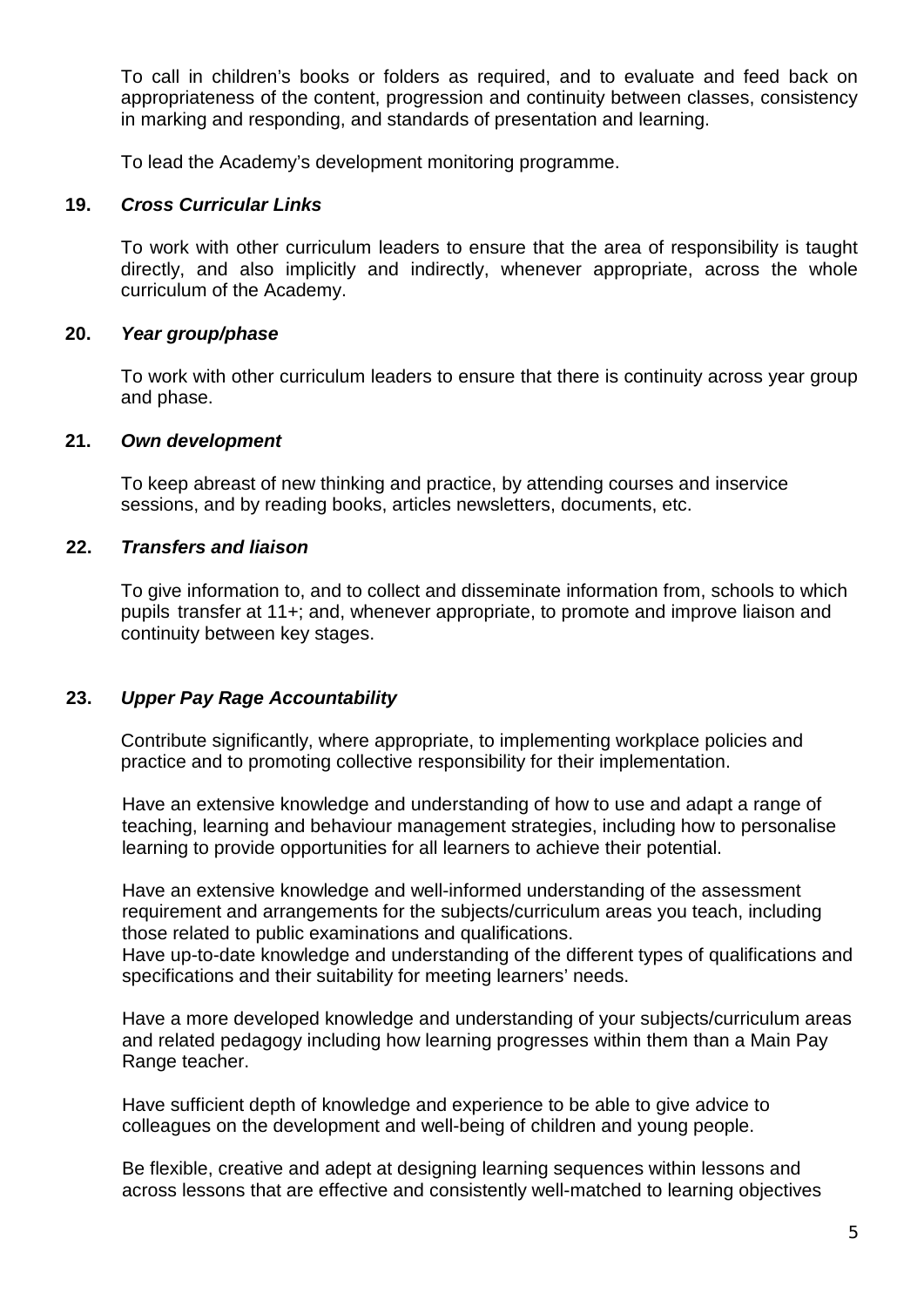and the needs of learners and which integrate recent developments, including those relating to subject/curriculum knowledge.

Provide coaching and mentoring to other teachers, give advice to them and demonstrate to them effective teaching practice in order to help them meet the relevant standards and develop their teaching practice

# *25. Additional Accountabilities for the Maximum of the Upper Pay Range*

In addition to the requirements of a Main Pay Range teacher and an Upper Pay Range teacher, teachers paid at the maximum of the Upper Pay Range are required to ensure that they:

Play a critical role in the life of the Academy.

Provide a role model for teaching and learning.

Make a distinctive contribution to the raising of pupil standards.

Contribute effectively to the work of the wider team.

Take advantage of appropriate opportunities for professional development and use the outcome effectively to improve pupils' learning.

# **26. Out of Hours' Club**

At least once a week, to run an out of hours' club which builds on the interest of our children and the skills of our staff.

This job description and related documents provide the standards and framework for Performance Management Objectives for an Upper Pay Range teacher which will be set under the Academy's Appraisal Policy before, or as soon as practicable after, the start of each appraisal period. The objectives set will be Specific, Measurable, Achievable, Realistic and Time-bound and will be appropriate to the Phase Leader's role and level of experience. The appraiser and appraisee will seek to agree the objectives but, if that is not possible, the appraiser will determine the objectives. Objectives may be revised if circumstances change. The objectives set for the Phase Leader will, if achieved, contribute to the Academy's plans for improving the Academy's educational provision and performance and improving the educational opportunities of pupils at King's Cross Academy.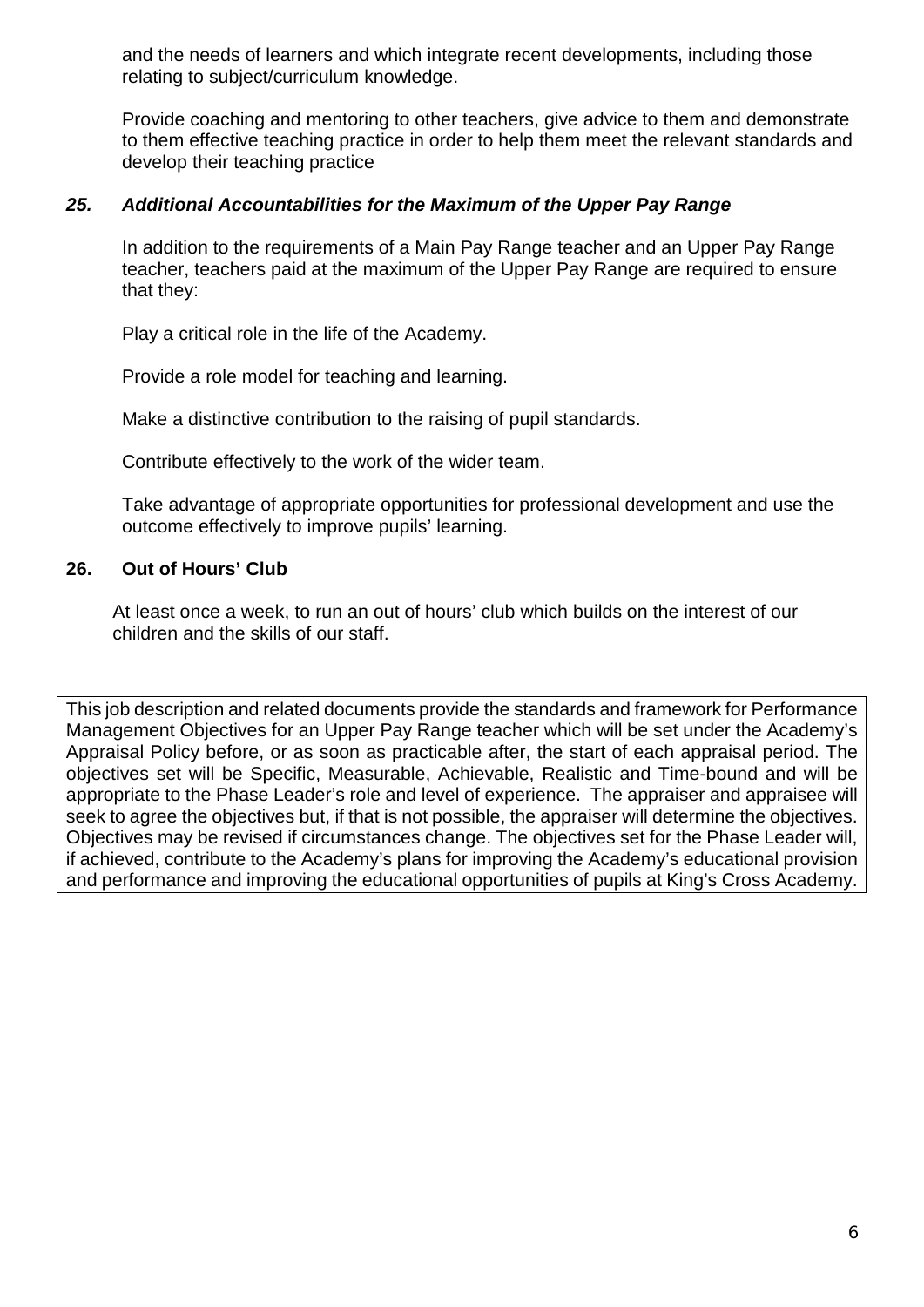

| <b>PERSON SPECIFICATION</b> |                                      |        |  |  |
|-----------------------------|--------------------------------------|--------|--|--|
| <b>Post Title:</b>          | <b>PHASE LEADER</b><br>As advertised | Grade: |  |  |
|                             |                                      |        |  |  |

You must demonstrate on your application form and during the selection process that you meet the following essential criteria:-

| <b>EDUCATION</b>                | <b>Qualifications</b>           |                                                                                                                                                                         |  |  |
|---------------------------------|---------------------------------|-------------------------------------------------------------------------------------------------------------------------------------------------------------------------|--|--|
| <b>AND</b><br><b>EXPERIENCE</b> | E1.                             | Qualified Teacher Status and evidence of appropriate subsequent in-<br>service training.                                                                                |  |  |
|                                 | <b>Experience</b>               |                                                                                                                                                                         |  |  |
|                                 | E <sub>2</sub> .                | Minimum of 3 years' recent successful teaching experience<br>preferably across EYFS and in at least one inner city multi-cultural<br>school.                            |  |  |
|                                 | E3.                             | Proven experience of leading and managing change at an<br>appropriate level including the curriculum, classroom organisation<br>and administration in a primary school. |  |  |
|                                 | E4.                             | Proven experience of high standards of primary classroom practice<br>and of teaching area of responsibility.                                                            |  |  |
|                                 | <b>Personal Qualities</b>       |                                                                                                                                                                         |  |  |
|                                 | E5.                             | Evidence of the personal and intellectual qualities required to set an<br>example to others and to lead a team.                                                         |  |  |
|                                 | E6.                             | Respect for the views of parents and a commitment to the importance<br>of the involvement of parents in the learning process.                                           |  |  |
|                                 | <b>Commitment to Excellence</b> |                                                                                                                                                                         |  |  |
|                                 | E7.                             | Evidence of a commitment to excellence and the maximising of<br>academic and personal achievement for all pupils.                                                       |  |  |
|                                 |                                 |                                                                                                                                                                         |  |  |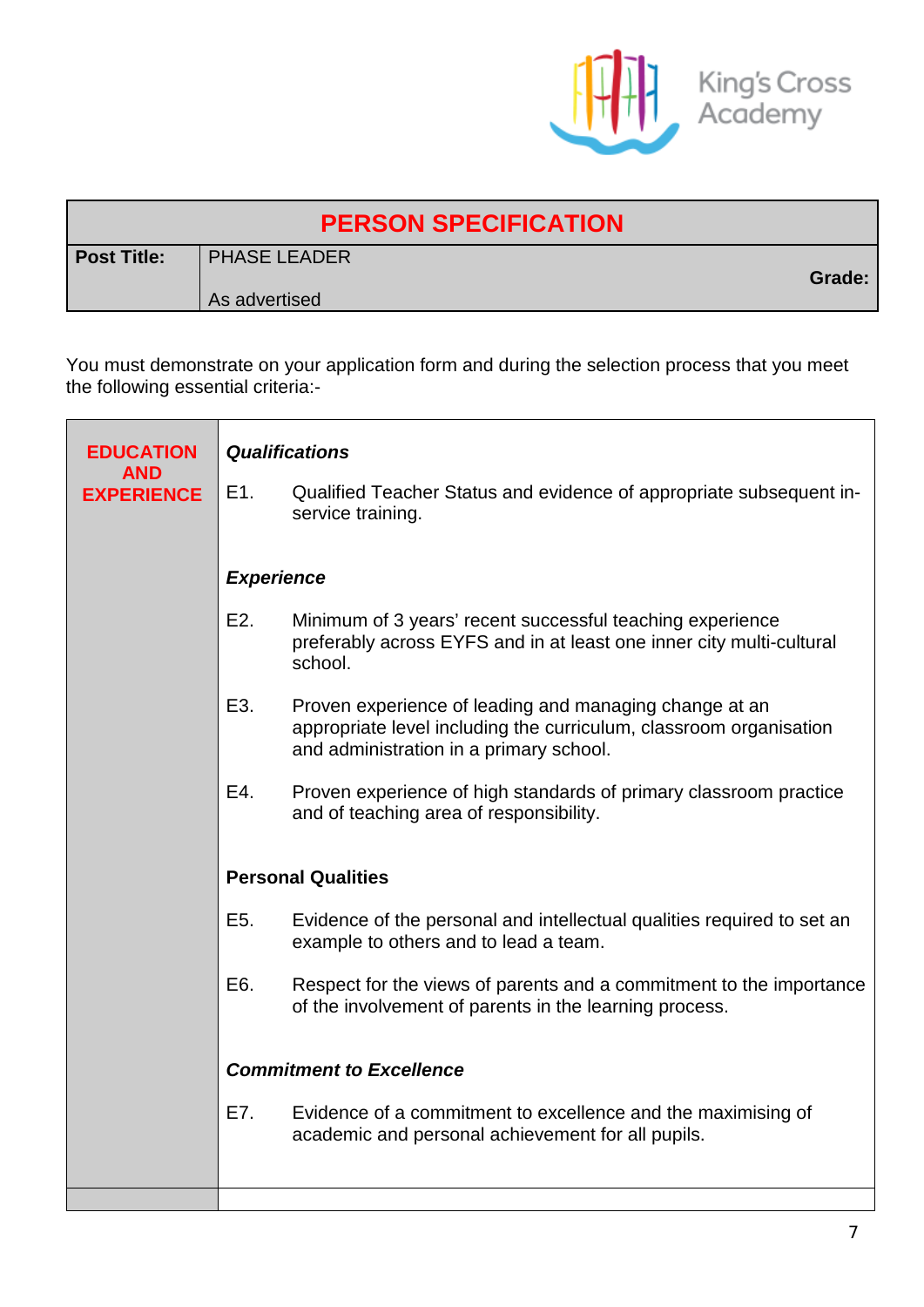| <b>SKILLS,</b><br><b>KNOWLEDGE</b> | <b>Leading and Managing Change</b>                       |                                                                                                                                                                                                                                                       |  |  |
|------------------------------------|----------------------------------------------------------|-------------------------------------------------------------------------------------------------------------------------------------------------------------------------------------------------------------------------------------------------------|--|--|
| & ABILITIES                        | E8.                                                      | Evidence of knowledge and understanding of the Academy's<br>approach to change. Evidence of a clear view about how to develop<br>learning, teaching and the curriculum in the relevant Phase Group<br>and an ability to manage change.                |  |  |
|                                    | E9.                                                      | Evidence of the skills and abilities required to advise teachers in their<br>planning, teaching, assessment and day-to-day issues.                                                                                                                    |  |  |
|                                    | <b>Educational and Curriculum Matters</b>                |                                                                                                                                                                                                                                                       |  |  |
|                                    | E <sub>10</sub> .                                        | An understanding of the different ways in which children learn and<br>the appropriateness of a variety of teaching styles to meet the<br>individual learning needs of each child.                                                                     |  |  |
|                                    | E11.                                                     | Evidence of the ability to organise successfully the curriculum for a<br>class of pupils of mixed abilities, aptitudes and educational needs<br>through planning, preparation, monitoring and assessment.                                             |  |  |
|                                    | E12.                                                     | A thorough knowledge of learning strategies for children of all<br>abilities.                                                                                                                                                                         |  |  |
|                                    | E13.                                                     | Evidence of good general knowledge of the requirements of the<br>National Curriculum.                                                                                                                                                                 |  |  |
|                                    | E14.                                                     | Evidence of good organisational skills to create and maintain a<br>stimulating and attractive learning environment and to support others<br>in doing so.                                                                                              |  |  |
|                                    | <b>Performance Review</b>                                |                                                                                                                                                                                                                                                       |  |  |
|                                    | E15.                                                     | Evidence of the ability to define effective measures for the<br>performance of pupils and classes and to keep these measures<br>under systematic review.                                                                                              |  |  |
|                                    | Leadership                                               |                                                                                                                                                                                                                                                       |  |  |
|                                    | Understanding of and commitment to developing the Phase. |                                                                                                                                                                                                                                                       |  |  |
|                                    | <b>Behaviour and Ethos</b>                               |                                                                                                                                                                                                                                                       |  |  |
|                                    | E16.                                                     | Evidence of the ability to maintain effective classroom discipline in a<br>positive context and to promote well ordered and self disciplined<br>behaviour throughout the school. Capacity to support colleagues in<br>effective behaviour management. |  |  |
|                                    | E17.                                                     | Commitment and willingness to meet the needs of the ethos and<br>flexible working arrangements of the Academy                                                                                                                                         |  |  |
|                                    |                                                          | <b>Needs of Young Children</b>                                                                                                                                                                                                                        |  |  |